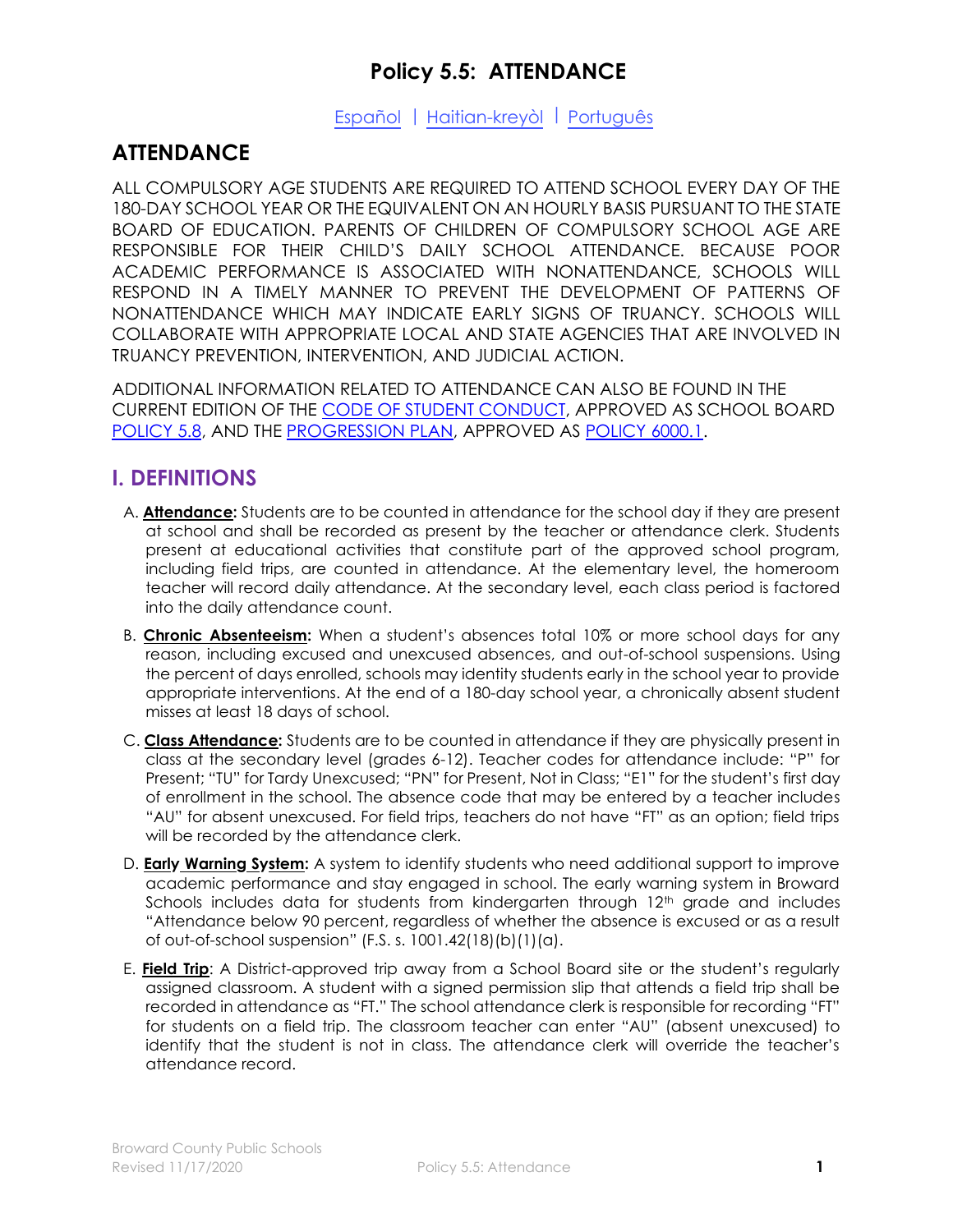- F. **Habitual Truancy**: A student of compulsory school attendance age who accumulates 15 unexcused absences within 90 calendar days. In this definition, "calendar days" refers to all the days in a month, including weekends and holidays (F.S. s. 1003.01(8)).
- G. **Pattern of Nonattendance**: A child study team will determine if a student is developing a pattern of nonattendance to allow the school to initiate interventions in a proactive effort to prevent patterns of nonattendance from becoming excessive or repeated from year to year. Chronic absenteeism is one metric for a child study team to consider in determining a pattern of nonattendance. A pattern of nonattendance may be developing if a student has 5 unexcused absences within a calendar month or 10 unexcused absences within a 90 calendar-day period. A child study team may find that a pattern of nonattendance is developing, whether the absences are excused or unexcused (F.S. s. 1003.26(1)(b)).
- H. **Physician's Verification Form:** When a student is absent, or expected to be absent, more than 10% of the school year, this form may be required to excuse absences without adding further distress to the parent to verify their child's condition. The form requests the physician verifies an illness (without identifying the specific illness), that the child is under their care, and how the condition impacts the student's attendance.
- I. **Regular Attender:** A student that attends more than 95% of the academic school year. A regular attender's absences range from 0 to 4.9% of school days. At the end of a 180-day school year, a regular attender may miss from 0 to 8 school days.

# **II. COMPULSORY SCHOOL ATTENDANCE**

- A. All children who have attained the age of six years or who will have attained the age of six years by February 1 of any school year or who are older than six years of age until graduation, are required to attend school regularly during the entire 180-day school term  $(F.S. s. 1003.21)(1)(a)$ .
- B. Public school students who have attained the age of 16 years and who have not graduated are subject to compulsory attendance until the student files a formal declaration of intent to terminate school enrollment with the School Board. The declaration must acknowledge that terminating school enrollment is likely to reduce the student's earning potential and must be signed by the student and the student's parent. A student who attains the age of 18 years during the school year is not subject to the legal sanctions for compulsory school attendance (F.S. s. 1003.21(2)(c)).
- C. Students under 16 years of age may not be withdrawn from school for any reason unless expelled through Board action or covered by an exemption allowed by Florida Statute (F.S. s. 1002.20(2)(b)).
- D. Compulsory school attendance requirements may be met by attendance in a home education program.
	- 1. As defined in Florida Statute s.1002.01(01) a "home education program" means the sequentially progressive instruction of a student directed by his or her parent in order to satisfy the attendance requirements of ss. 1002.41, 1003.01(13)(d) and 1003.21(1).
- E. For students enrolled in Department of Juvenile Justice Programs, the compulsory school attendance requirement is governed by state law and regulations (F.S. s. 1003.52(6)).

# **III. PATTERNS OF NONATTENDANCE**

Nonattendance for instructional activities is established by tardiness, early-sign-outs, or absences for all or any part of the day. The District recommends that students attend school every day.

**A.** A pattern of nonattendance shall be reviewed by the Collaborative Problem-Solving Team to assist in identifying strategies and/or interventions intended to improve academic performance and student engagement. A pattern of nonattendance may be identified based on one or more of the following: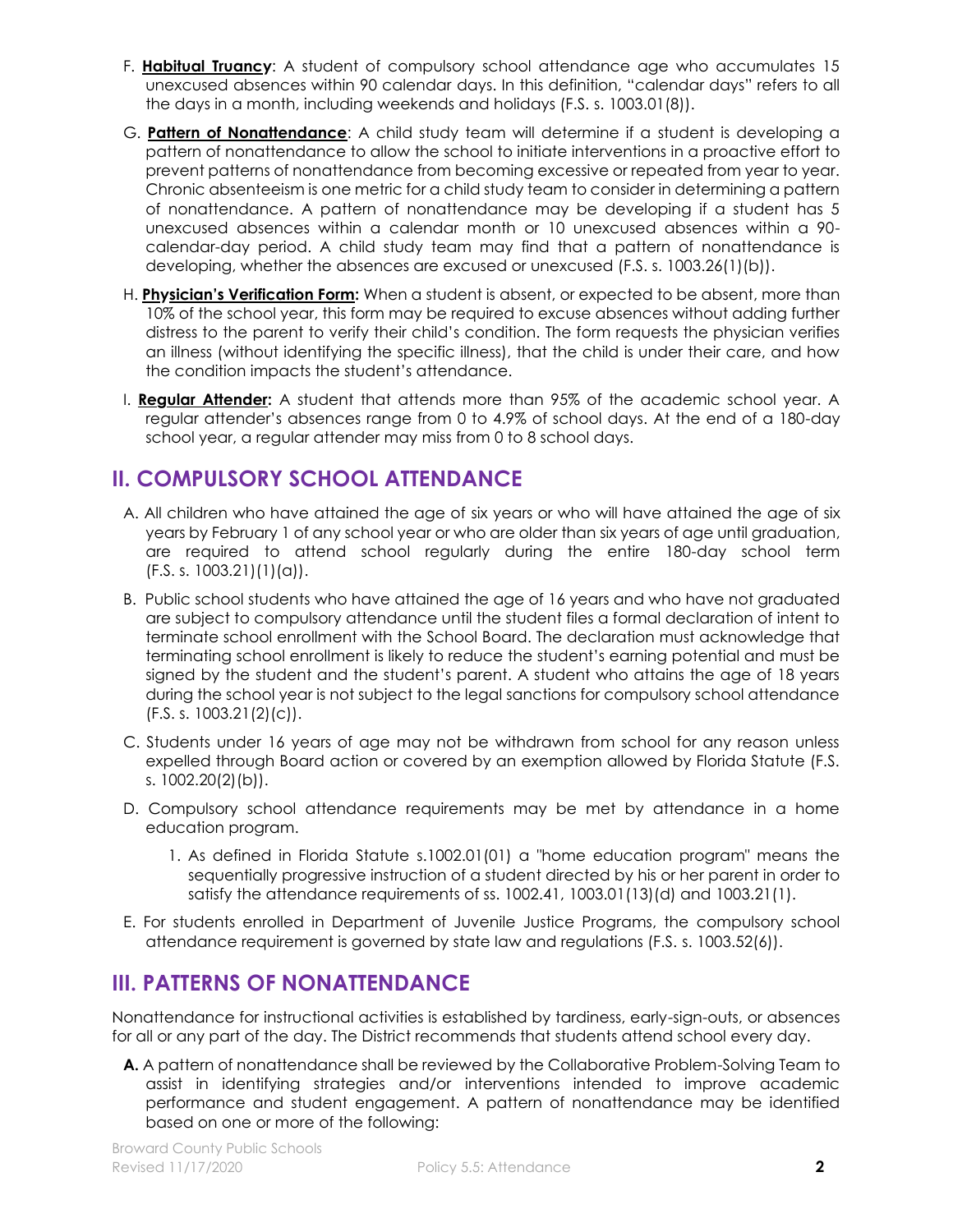- 1. Prior history of chronic absenteeism (to provide interventions at the beginning of the school year)
- *2.* Chronic absenteeism within the current school year
- 3. Habitual Truancy
- 4. Excessive absences due to illness (excused and/or unexcused). This may be 3 or more consecutive days or more than 8 nonconsecutive days in a school year
- **B.** Unless acceptable documentation is presented/submitted, an accumulation of daily unexcused absences by tardiness, or early sign-outs that equals 5 days (30 hours) in a marking period or 10 days (60 hours) within two marking periods may establish a pattern of nonattendance.
- **C.** If the student exhibits a pattern of nonattendance, principals may request documentation for subsequent absences (F.S. s. 1003.24(4)). Nonattendance for instructional activities is established by tardiness, early sign-outs, or absences for all or any part of the day.
- **D.** "Habitual truant" means a student who has 15 unexcused absences within 90 calendar days with or without the knowledge or consent of the student's parent, is subject to compulsory school attendance under F.S. ss. 1003.21(1) and  $(2)(a)$ , and is not exempt under F.S. s.1003.21(3) or s.1003.24, or by meeting the criteria for any other exemption specified by law or rules of the State Board of Education. Such a student must have been the subject of the activities specified in ss. 1003.26 and 1003.27(3), without resultant successful remediation of the truancy problem before being dealt with as a child in need of services according to the provisions of chapter 984 (F.S. s. 1003.01(8)).
- **E.** Home Education Program: For Home Education attendance requirements see Board Policy [6000.1](https://www.browardschools.com/progressionplan) and F.S. ss. 1002.41, 1003.01(13)(d) and 1003.21.

# **IV. ABSENCES**

## **A. Reporting an Absence**

Absences should be reported by parents within two school days of the absence.

Parents can find absence reporting options on each traditional school's website. On the website, under CONTACT, select "Report an Absence" where parents can choose their preferred absence reporting method:

- a) Online Form: Submit an online form that will provide a confirmation email that includes the date and time of submission
- b) Voicemail (Attendance phone line)
- c) Written communication from parent\* delivered to the front office

When reporting an absence for a student, the following information is required:

- a) Student first and last name
- b) Student ID or Date of Birth
- c) Grade level
- d) Date(s) of absence
- e) Reason for absence
- f) Parent first and last name
- g) Parent Contact information
- *\* Parent includes either or both parents of a student, any guardian of a student, any person in a parental relationship to a student, or any person exercising supervisory authority over a student in place of the parent (F.S. s. 1000.21(5)).*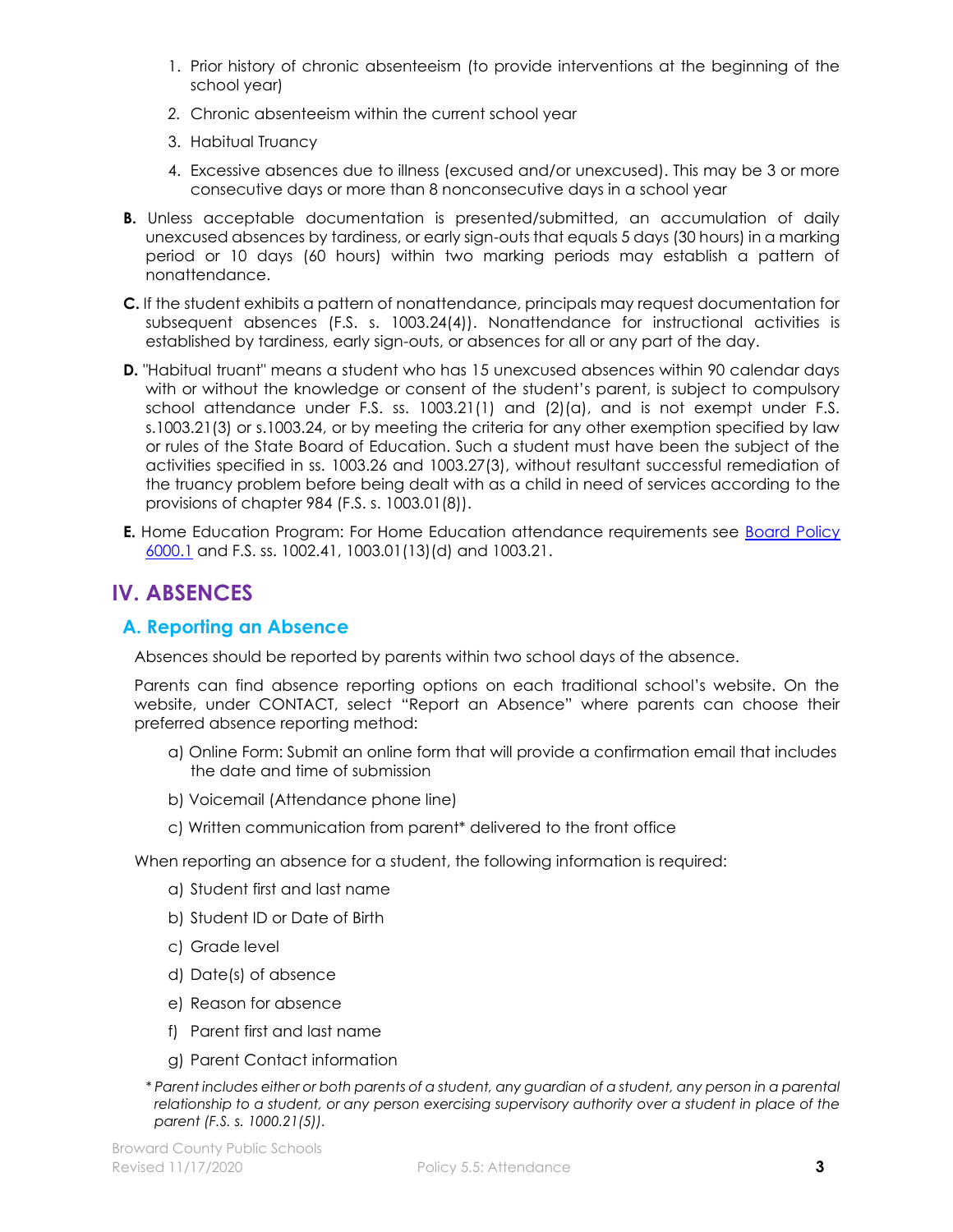## **B. EXCUSED ABSENCES**

Students must be in school unless the absence has been permitted or excused for one of the reasons listed below (F.S. ss. 1003.24(4), 1003.26).

**1.** Illness of student, which may be related to physical or mental health.

A student's physical and mental health are factors that parents will consider to determine if their child must stay home from school.

**Physical Health:** Broward County Public Schools (BCPS) recommends keeping a child home if they have:

- a. A fever of 100.4 degrees F or higher,
- b. Sore throat, coughs, chills, and/or body aches,
- c. Rashes, yellow eye drainage, greenish-yellow phlegm from a cough or cold, vomiting, or diarrhea.

**Mental Health:** BCPS considers mental health to be a part of a person's overall health and wellness. A student's successful participation in school activities may be severely affected by the social/emotional well-being of the student (e.g., excessive stress or anxiety, depression, grief/bereavement).

**PHYSICIAN'S NOTE:** If a student is continually sick and/or repeatedly absent from school, the student must be under the supervision of a licensed health care practitioner, or if the absence is related to the student having autism spectrum disorder, receiving services from a licensed health care practitioner or behavior analyst certified pursuant to F.S. s. 393.17, in order to receive an excuse from attendance (F.S. s. 1003.24(4)).

- **2.** Illness of an immediate family member.
- **3.** Death in the family.
- **4.** Religious holidays of the student's own faith.
- **5.** Required court appearance or subpoena.
- **6.** Special event. Examples of special events include important public functions, educational enrichment activities, conferences, state/national competitions, college/university campus tour/visit, as well as exceptional cases of family need. A special event must be approved by the principal, or the principal's designee, prior to the absence. In cases where prior approval was not possible, the principal may excuse the absence.
- **7.** Scheduled medical or dental appointment.

This may include "an appointment to receive therapy service provided by a licensed health care practitioner or behavior analyst certified pursuant to F.S. s. 393.17 for the treatment of autism spectrum disorder, including but not limited to, applied behavioral analysis, speech therapy, and occupational therapy" (F.S. s. 1003.21(2)(b)(2)).

**8.** Students having, or suspected of having, a communicable disease or infestation which can be transmitted are to be excluded from school and are not allowed to return to school until they no longer present a health hazard (F.S. s. 1003.22). Examples of communicable diseases and infestations include, but are not limited to, fleas, head lice, ringworm, impetigo, and scabies. Students are allowed a maximum of five excused days absence for each infestation of head lice.

**NOTE**: Students on field trips are not considered absent.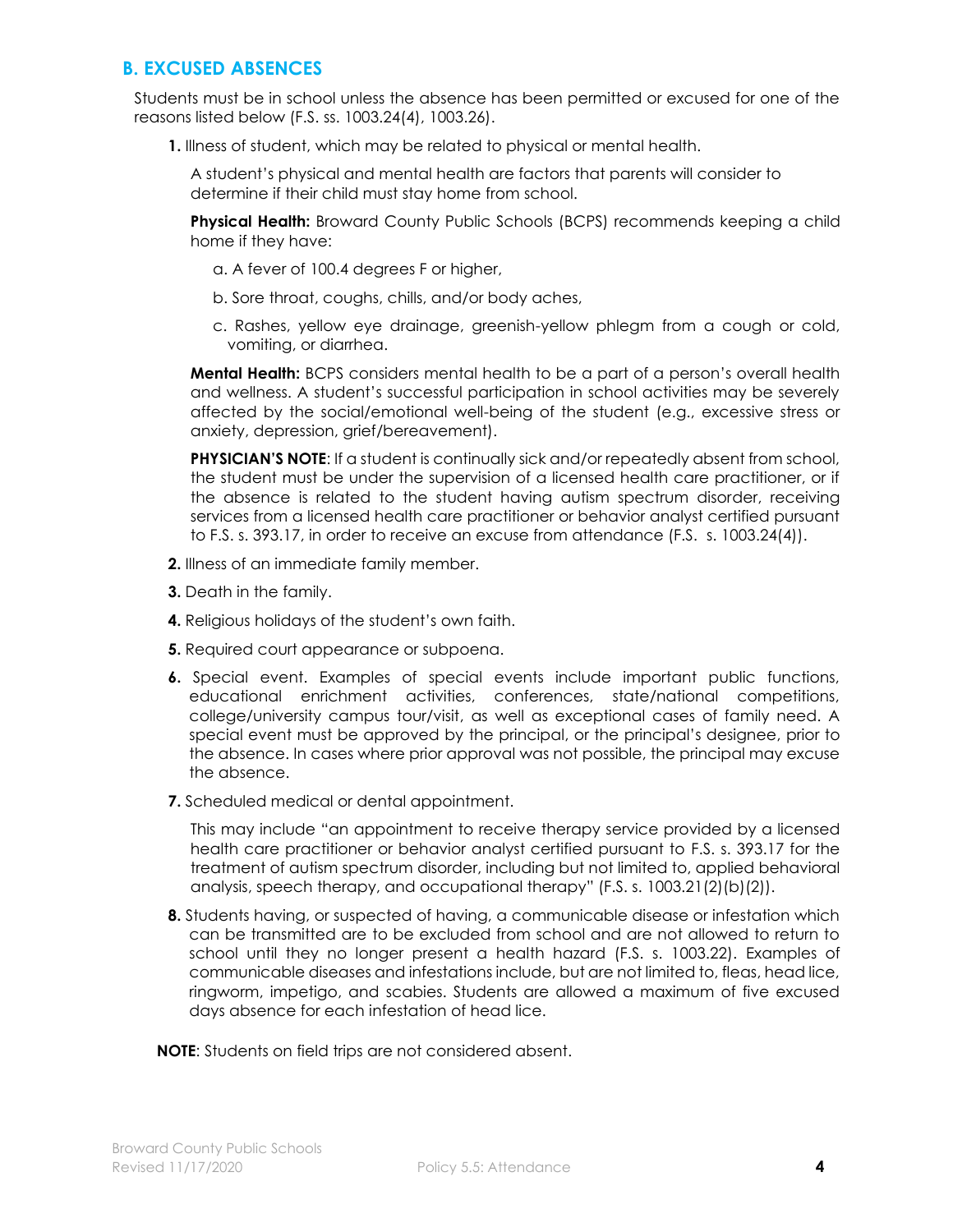## **C. UNEXCUSED ABSENCES**

Absences not excused as defined in the previous section, are considered unexcused.

- **1.** Examples of absences that are not excused include, but are not limited to:
	- a) Failure to communicate the reason for absence(s)
	- b) Family trip that does not include one of the excused reasons listed in this policy
	- c) Vacation
	- d) Excessive absences due to illness without the requested physician verification that a medical condition justifies the pattern of absences will be recorded as unexcused.
	- e) Oversleeping
	- f) Missing the school bus (as routinely scheduled)
- **2.** Students without a completed Certificate of Immunization indicating compliance with the current required schedule of immunizations will not be allowed to attend classes until this document is provided or a waiver is obtained. Absences due to noncompliance with immunization requirements shall be considered unexcused (F.S. s. 1003.22(1).
- **3.** For students initially registering or transferring into Broward County, including but not limited to foster care students, or homeless students, a temporary 30-day waiver of both health examination documents and certificates of immunization must be granted (F.S. s. 1003.22(5)(e)).

### **D. SUSPENSIONS**

**1.** "In-school suspension" means the temporary removal of the student from their regular school program and placement in an alternative program within their school, under the supervision of District school board personnel, for a period not to exceed 10 school days (F.S. s. 1003.01(5)(b)).

A student assigned to in-school suspension will be included in the school's daily attendance count. The appropriate code for in-school suspension will be recorded by the attendance clerk to override the classroom teacher's reported attendance.

**2.** "Out-of-school suspension" means the temporary removal of a student from all classes of instruction on public school grounds and all other school-sponsored activities, except as authorized by the principal or the principal's designee, for a period not to exceed 10 school days and remanding of the student to the custody of the student's parent with specific homework assignments for the student to complete (F.S. s. 1003.01(5)(a)).

A student assigned to out-of-school suspension will not be included as present in the school's daily attendance count. The student will be recorded as suspended, which will count as an absence due to suspension. This absence type is not counted as unexcused. The distinction between an absence due to suspension and an unexcused absence alleviates the double penalty problem associated with noncompliance with regular attendance as required by law (e.g., driving privileges and Learnfare).

**3.** "Alternative to External Suspension" means an alternative to external suspension program (AES) offered to students who have been externally suspended. If they do not attend the assigned days, the absences will be considered suspensions. For a student with a disability (SWD), if FAPE (Free and Appropriate Public Education) is provided and the student does not attend, the student will be marked absent based on this attendance policy.

**NOTE:** For make-up work, refer to [Policy 6000.1: Student Progression Plan.](https://www.browardschools.com/progressionplan)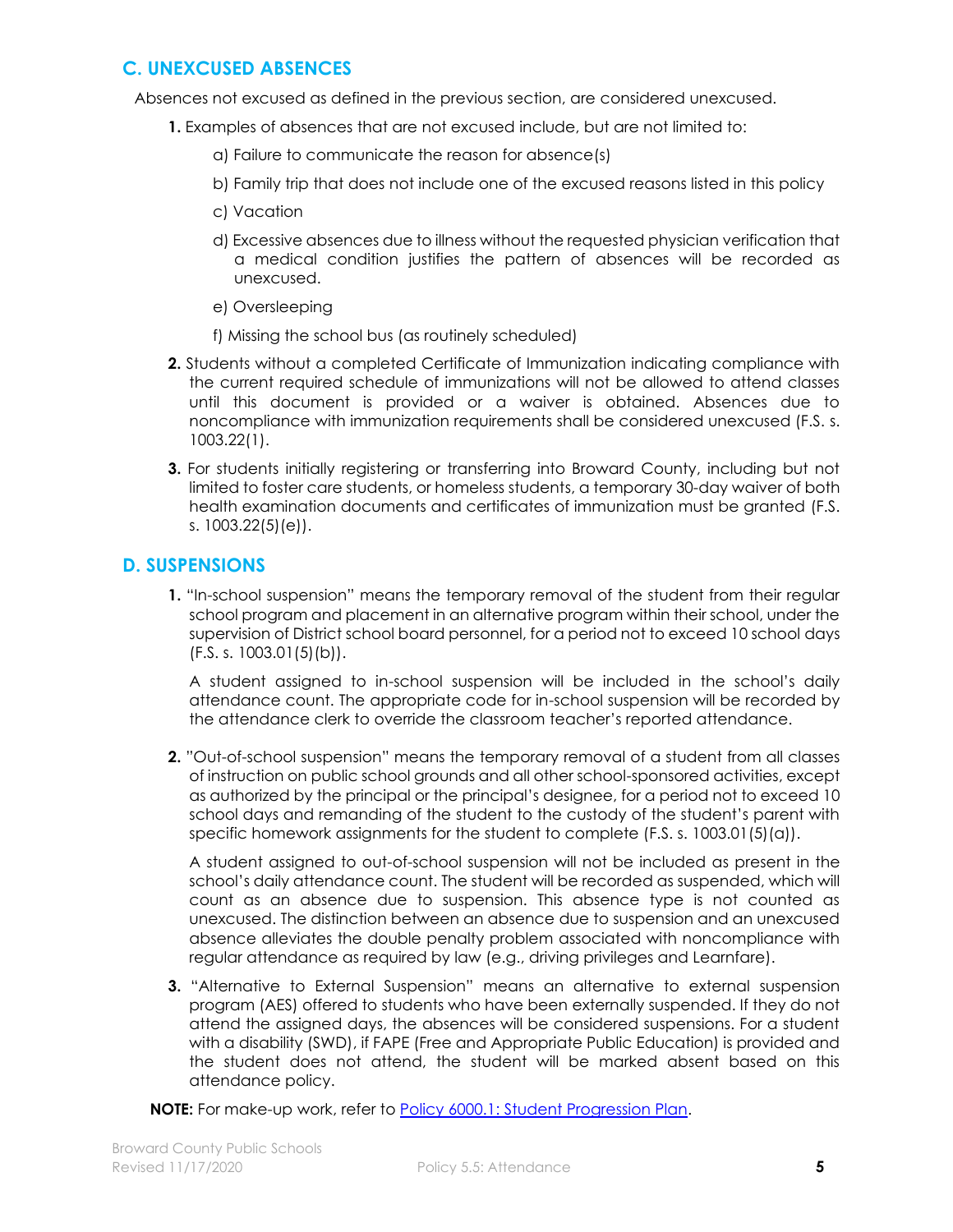## **E. TARDINESS**

Tardiness is defined as a student not being in the classroom when the class is scheduled to begin.

- 1. Parents must follow the same process to excuse a tardy as they do to excuse an absence.
- 2. Excessive tardiness will be addressed on a case-by-case basis to determine if there is a pattern of nonattendance. Nonattendance for instructional activities is established by tardiness, early-sign-outs, or absences for all or any part of the day.
- 3. Tardiness to any class without documentation may be considered unexcused.
- 4. Habitual tardiness is defined as being tardy 5 times within a marking period.
- 5. Principals have the discretion to excuse tardiness for extenuating circumstances.
- 6. Unless excused under the provisions of this policy, accumulated tardiness will be recorded as unexcused absences (F.S. s. 1003.02(1)(b)).

## **F. EARLY SIGN-OUTS**

- 1. No students shall be released within the final 30 minutes of the school day unless the principal/designee determines it is an emergency.
- 2. All schools will establish procedures for early release that ensure that all students are treated consistently.
- 3. Excessive early sign-outs will be addressed on a case-by-case basis to determine if there is a pattern of nonattendance. Nonattendance for instructional activities is established by tardiness, early-sign-outs, or absences for all or any part of the day.
- 4. Unless excused under the provisions of this policy, accumulated early sign-outs will be recorded as unexcused absences (F.S. s. 1003.02(1)(b)).

# **V. STUDENTS' RIGHTS AND RESPONSIBILITIES**

- 1. RULES:
	- a. Students, when age-appropriate, have a responsibility to ask their parents to notify the school when they are absent.
	- b. Students must maintain current classroom assignments while on internal suspension and turn in work daily.
	- c. Students who are married, are parents, or are expectant parents have the right to remain in the regular school program or attend a special center program tailored to their specific needs.

**Note**: For additional information on students' rights and responsibilities, see the [Code of Student](https://www.browardschools.com/codeofconduct)  [Conduct,](https://www.browardschools.com/codeofconduct) Policy 5.8, as well as the Driving Privileges & Attendance section of this policy.

# **VI. PARENTS' RIGHTS AND RESPONSIBILITIES**

- 1. Parents have a right to be informed of the attendance responsibilities and consequences for truancy for both parents and students as described in the Code of Student Conduct.
- 2. Each parent of a child of compulsory school attendance age is responsible for the child's school attendance as required by law (F.S. s. 1003.24).
- 3. Parents must report the reason for their child's absence to the school (either by phone, written note, or the online form on the school website). The parent shall provide documentation of illness from a physician or public health unit, if requested.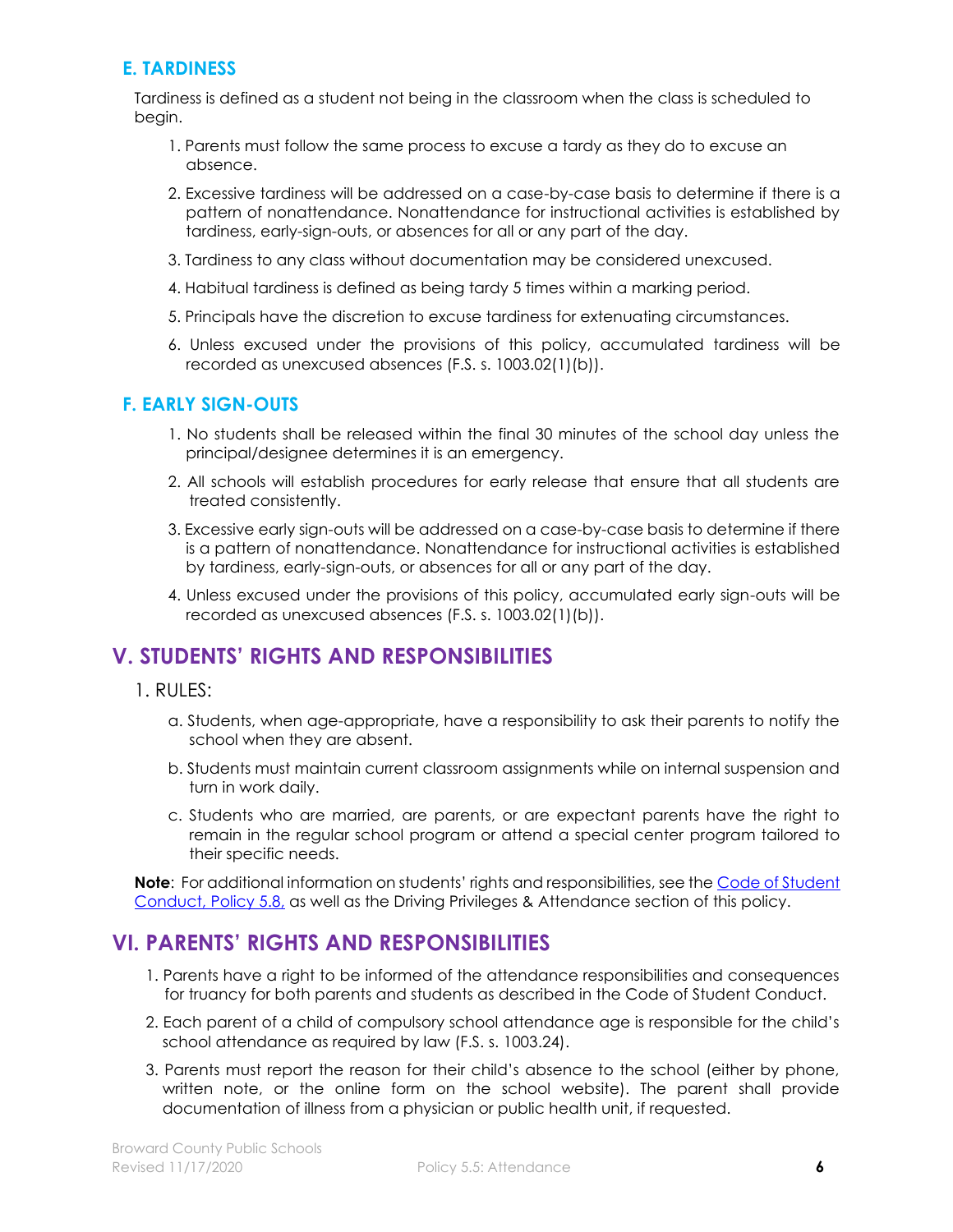- 4. Parents have the right to request a hearing if they refuse to participate in the interventions developed by the child study team because they believe that those interventions are unnecessary or inappropriate (F.S. s. 1003.26(1)(e)).
- 5. The parents of a student expected to be absent at least 15 consecutive school days due to a physical or psychiatric condition (medically diagnosed and certified by a physician), or due to a chronic condition for at least 15 school days, which need not run consecutively throughout the school year, and could benefit from instruction should notify the school and request a copy of the Hospital Homebound Services referral packets.
- 6. Parents have a right to be notified if their child is absent from school or class and the parents have not reported the absence to the school (F.S. s. 1003.26(1)(a)).
- 7. It is the parents' responsibility to maintain current contact information, including telephone numbers, with the school's registrar. Failure to comply may include the school needing to contact the proper authorities.
- 8. Florida law supports the active involvement of parents\* until the student graduates from school (F.S. ss. 743.07, 1003.26, 1003.21). It is presumed that students are dependent students (as defined by FERPA 34 C.F.R. s.99.31(a)(8) and by Internal Revenue Code s. 152). Parents will be notified that when a student reaches the age of majority (18 years of age), the parent shall continue to perform the parental functions of a dependent student, including, but not limited to, provide excusal of absences and tardiness, permission slips for early release, field trips, other activities, as necessary, and to register or terminate (withdraw) school enrollment, until the student graduates, except under the following circumstances:
	- (1) The student has submitted specific and acceptable documentation (such as rental agreement, lease etc.) to establish that he or she is independent of his/her parents and that the presumption of a dependent student does not apply to him or her.
	- (2) The student has been emancipated in compliance with Florida laws (F.S. ss. 1003.21(1)(c), 743.07).
	- (3) When the student has no parent and this fact is verified by the school administration (e.g. by communications with relatives, the Homeless Education Program, or the Florida Department of Children and Families, as is appropriate).
- *\* Parent includes either or both parents of a student, any guardian of a student, any person in a parental relationship to a student, or any person exercising supervisory authority over a student in place of the parent (F.S. s. 1000.21(5)).*

# **VII. SCHOOL/DISTRICT RESPONSIBILITIES**

## **1. MAINTAINING RECORDS AND IMPLEMENTING INTERVENTIONS**

- a. Each principal must make the necessary provisions to ensure that all school attendance reports are accurate and timely and must provide the necessary training opportunities for staff to accurately report attendance (F.S. s. 1003.23(1)). Principals are required to maintain an attendance record which shows the absence or attendance of each child enrolled for each school day of the year (F.S. s. 1003.23(2)).
- b. Upon each unexcused absence, the school shall contact the student's parent in a timely manner (F.S. s. 1003.26(1)(a).
- c. If a student has accumulated five days (30 hours) of absences in a marking period or 10 days (60 hours) within two marking periods, the principal/designee shall determine if there may be a pattern of nonattendance. If there is no acceptable documentation, the principal/designee shall refer the student to the Collaborative Problem-Solving Team to determine if early patterns of truancy are developing and provide appropriate interventions (F.S. s. 1003.26(1)(b)).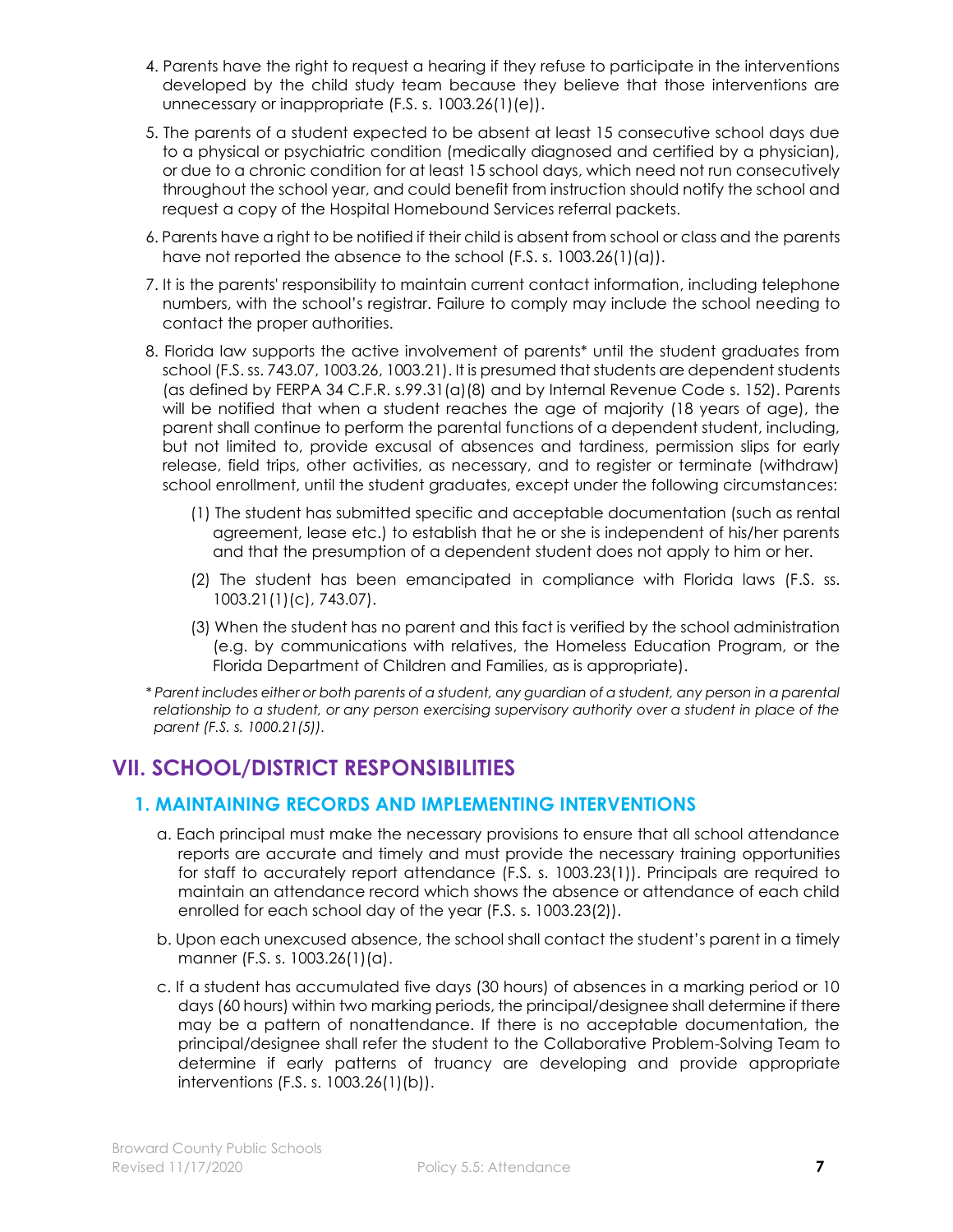- d. The principal/designee shall provide the Hospital Homebound Services referral packets to the parent of a child who, under the care of a physician that certifies the student is expected to be absent at least 15 school days due to a physical or psychiatric condition. Placement is determined by an IEP committee based on the medical needs of the student.
- e. If the parent or guardian of a child who has been identified as exhibiting a pattern of nonattendance enrolls the child in a home education program, the parent or guardian will be required to attend the portfolio review committee meeting(s) as required (F.S. s. 1003.26(1)(f)1).
- f. Teachers shall report attendance promptly every school day. If the online grading/attendance program is not available or operating properly, teachers will record attendance at the earliest possible opportunity.

### **2. DRIVING PRIVILEGES AND ATTENDANCE**

Florida Statute s. 322.091 and s. 1003.27(2)(b) requires school districts to report to the Division of Highway Safety and Motor Vehicles (DHSMV) the names, dates of birth, sex, and social security numbers of students ages 14–18 who accumulate 15 unexcused absences in any consecutive 90 calendar day period. Districts are also required to hold hardship hearings if requested by a student whose license has been suspended. The Board authorizes the Superintendent to develop administrative procedures to implement this legislation.

- a. The principal/designee will conduct the hardship hearing within 30 calendar days of receiving the request in accordance with the procedures established by the Superintendent.
- b. Students are eligible to have their driving privileges reinstated if they accumulate 30 consecutive days of attendance.

### **3. CONSEQUENCES RELATED TO TRUANCY**

- a. A child who is found to be truant may be taken to the Juvenile Assessment Center or other locations that are established by the school district to receive students who are absent from school. It is the responsibility of the Law Enforcement Officer to call the school to determine if the child is legitimately out of school.
- b. Students 14–18 years of age who have 15 unexcused absences within 90 calendar days and have a driver's license will have their driver's license suspended by the Division of Highway Safety and Motor Vehicles or will not be issued a license if they apply for one.
- c. If a child subject to compulsory school attendance will not comply with attempts to enforce school attendance and the Superintendent elects not to file a truancy petition or if the child does not successfully complete the sanctions ordered by the Court, the child will be referred to the Case Staffing Committee pursuant to F.S. s. 984.12. The staffing committee may file a child-in-need-of-services petition (F.S. s. 1003.27(3)).
- d. If the parent refuses to participate in the truancy interventions and exercises the right to appeal to the School Board because the parent believes the interventions are unnecessary or inappropriate, the school district will provide a hearing officer who shall make a recommendation for final action to the Board. If the Board determines that the interventions are appropriate and the parent still refuses to participate or cooperate, the Superintendent/designee will seek criminal prosecution for noncompliance with compulsory school attendance (F.S. s. 1003.26(1)(e)).
- e. Students who are habitually truant may lose their Temporary Assistance for Needy Families (TANF) grants through the Learnfare Program. The grant will be restored only when conditions as provided by law are met (30 days of attendance with no unexcused absences).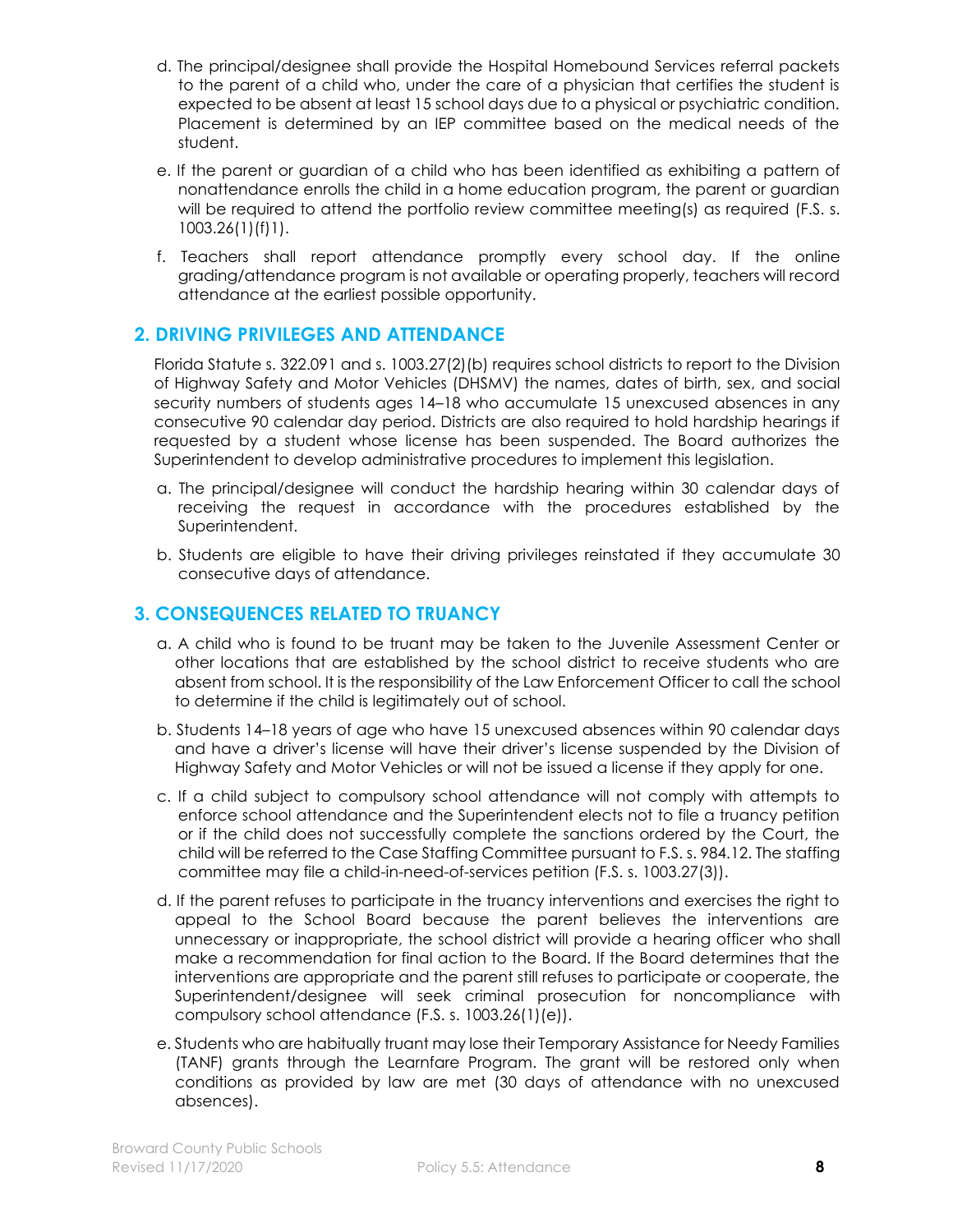f. When a student transfers to another school district in an attempt to circumvent the applicable remedial truancy procedures, copies of all records pertaining to said procedures shall be forwarded to the new school district free of charge (F.S. s. 1003.28).

# **VIII. DISTANCE LEARNING DUE TO EMERGENCY SCHOOL CLOSURES**

**I. ATTENDANCE:** During a time when school buildings must be closed due to environmental conditions related to public health and/or safety, schools may be required to operate instruction through distance learning. The rules listed below will apply for student attendance during distance learning.

#### **A. Recording student attendance during distance learning:**

- **1.** Teachers will record student attendance in their online attendance book. Attendance will be based on the student's presence in the digital classroom.
- **2.** During distance learning, the use of student cameras is required for attendance and instruction. Students will be counted in attendance in the learning environment during their scheduled class time. Teachers should be flexible and consider any extenuating circumstances of individual students who may be unable to turn on a camera. Teachers may consider other evidence of attendance for individual cases.
- **3. Students will be counted as absent** when no evidence of the student's online presence can be observed by the teacher during their scheduled class time.

#### **B. Excusing an absence:**

- **1. Parent Responsibility:** Parents will be notified within 48 hours of a reported absence via automated notifications. It is the parent's responsibility to communicate a reason for absence by phone or through the online form available on the school's website or the BCPS Mobile App.
- **2. School Responsibility:** The attendance clerk, designated by the principal, is responsible for monitoring and updating excused absences reported to the school's attendance hotline and the online forms submitted by parents from the school's website.

#### **C. Excused Absence due to a Communicable Disease:**

Students who are participating in any model of instructional delivery (100% faceto-face, 100% eLearning, or a hybrid model) and have, or are suspected of having a communicable disease should not attend school in the brick and mortar setting in-person until they no longer present a public health hazard (F.S. s. 1003.22). Students suspected of having a communicable disease or are quarantined due to a possible exposure to the communicable disease who are not experiencing a health-related barrier to participation are encouraged to engage in eLearning if it does not impede the child's health. Parents of students who are unable to connect online or attend school in-person due to having, or suspicion of having a communicable disease, should report the reason for absence to the child's school to be excused. Students and families are encouraged to observe precautions for communicable diseases outlined by local public health authorities and the Center for Disease Control (CDC) to protect the safety of their family members and the school community.

#### **D. Substitute Teacher:**

When a teacher is not available to perform their duties, the principal (or their designee) will assign a staff member to provide the continuity of instructional duties each day the teacher is not available, which includes recording student attendance.